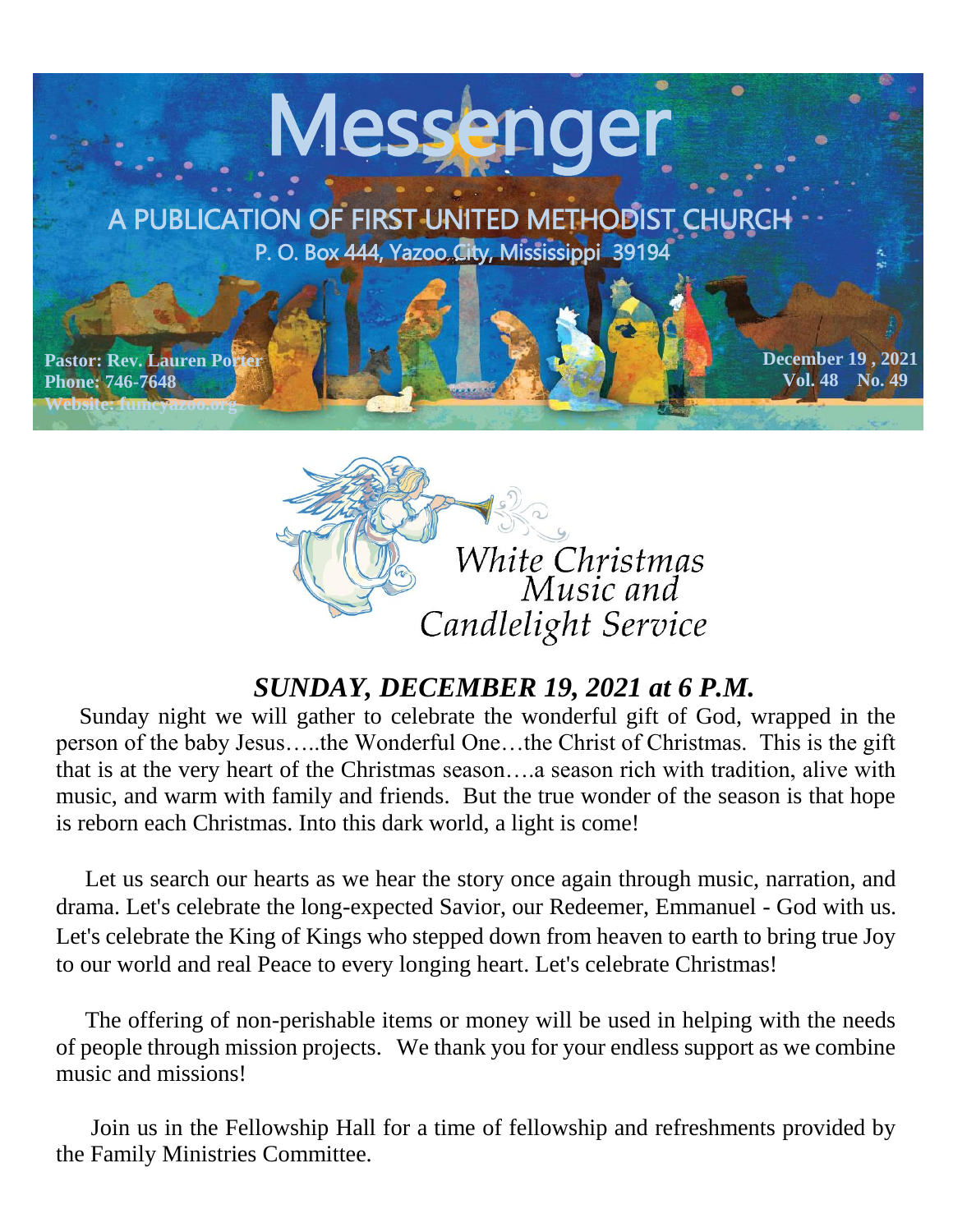December

**SUNDAY, DECEMBER 19** 9:00 a.m. Come AZ U R Service 9:50 a.m. Sunday School 11:00 a.m. Traditional Worship Service 11:00 a.m. Live Stream Worship 6:00 p.m. **White Christmas Music & Candlelight Service** Reception immediately following **MONDAY, DECEMBER 20** 9-12 noon Methodist Market *FRIDAY, DECEMBER 24 5-6:30 P.M. Christmas Eve Communion SATURDAY, DECEMBER 25 CHRISTMAS DAY*



- 19. Owen Richards Marilyn Burnett Betty Dearman
- 20. Julie Paul Tres Paul Helen Tenhet
- 21. Albert Vandevere
- 22. Max Sanders John Howie
- 25. Jon Parker Dees \* \* \* \* \*

19. Mr. & Mrs. Andy Bardwell





#### **December 19**

Regular Morning Worship Times and Sunday School 11 a.m. Ladies' Handbell Choir Special Music 6:00 p.m. **White Christmas Music and Candlelight Service** Reception immediately following program in the Fellowship Hall **December 24** 5-6:30 p.m. **Christmas Eve Communion December 25** *Christmas Day* **December 26** 10 a.m. Joint Worship Service No Sunday School **January 2** 10 a.m. Joint Worship Service No Sunday School



*Sympathy and love is extended to Bettye Dearman in the death of her sister, Joyce Moore, who died December 11, 2021.*



*Sharon Smith*  Jimmy & Meredith Creekmore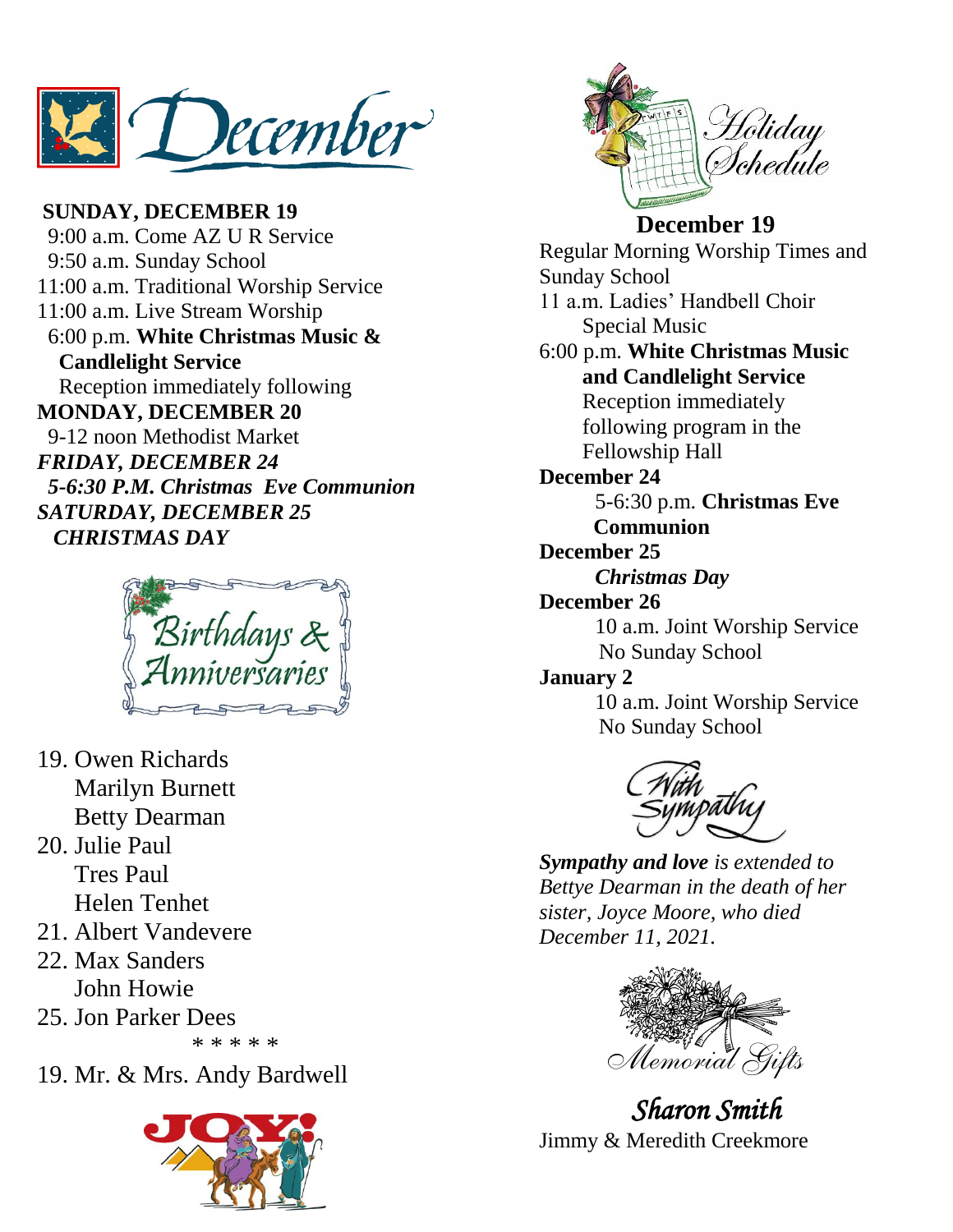

"For unto us a child is born, to us a son is given."

Isaiah 9:6

<u>April 11, 2021</u>



This week will be our last lesson until January in the series entitled "**Jesus: His Birth.**" The lesson this Sunday, *Tell the Good News,* is a reminder that we should never stop sharing the Good News about Jesus. On the night of his

birth, the Angels told the shepherds, and the shepherds shared the news. Soon word began to travel that a Savior had been born. We must never stop telling people about Jesus.

# **W.O.W. WEDNESDAY CHILDREN'S MINISTRY**

W.O.W Wednesdays will not be meeting for the remainder of the year. We will resume our Bible Study in January. The date will be announced in the coming weeks. If your child has not attended this Bible Study, please consider joining in the New Year!



## **Day of Christmas Cheer!!**

This past Wednesday, the Children's Ministries had their annual Day of Christmas Cheer!! This is always such a fun day of making Christmas Ornaments & Crafts and enjoying time in the kitchen making candy & cookies. A special thanks to Amanda Canard for helping this year. Also, thank you to all of our families who support the Children's Ministry within the church. We had several children participate in this fun day, and it was the perfect way to begin spreading Christmas Cheer!!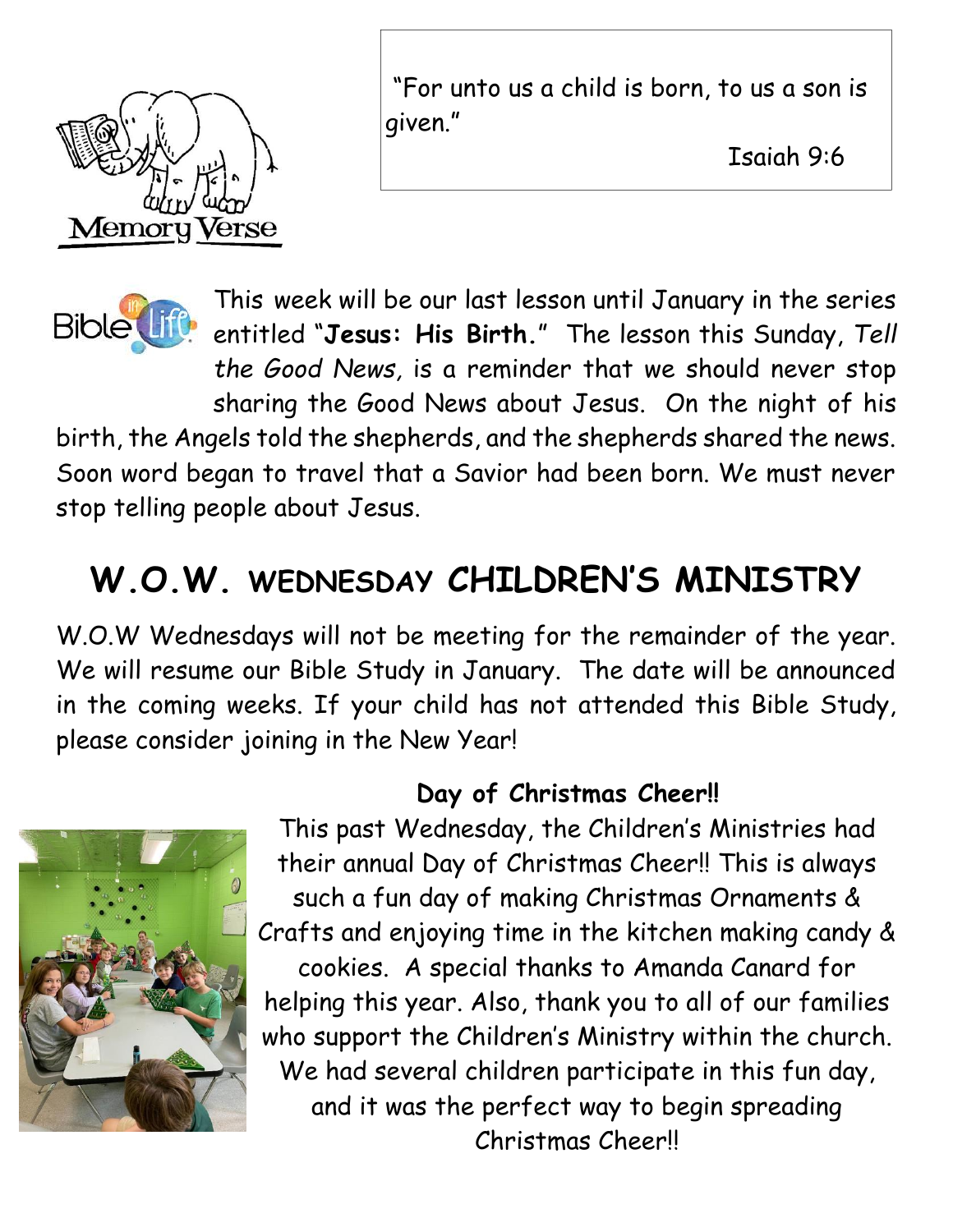

# **Youth Sunday School**

This Sunday will be our last time to meet until January  $9<sup>th</sup>$ . As we close out the year of 2021, we will discuss our lesson, *Unexpected Plans.* This lesson brings focus to our strengths and weaknesses. We live in a society that only wants to draw attention to our failures. God is all about taking those failures and weaknesses and drawing us closer to Him and helping us see His plan and purpose for our lives. Mary faced an unexpected plan that saved all mankind.

# **Sunday & Wednesday Night Group**

We will not be meeting anymore throughout the remainder of the year. Bible Study will resume in January.

# **Thank You!!**

 Thank you to Robyn and Bryon Kelly for hosting the Youth Christmas Party last Sunday night. The Youth Ministries program appreciates all those who open your homes to our teens.



Thanks also to all who bought poinsettias this year.

Our Sanctuary looks beautiful. We appreciate Donna Heidel and Angie Kyle for decorating the sanctuary and Mabel George for decorating the Fellowship Hall.